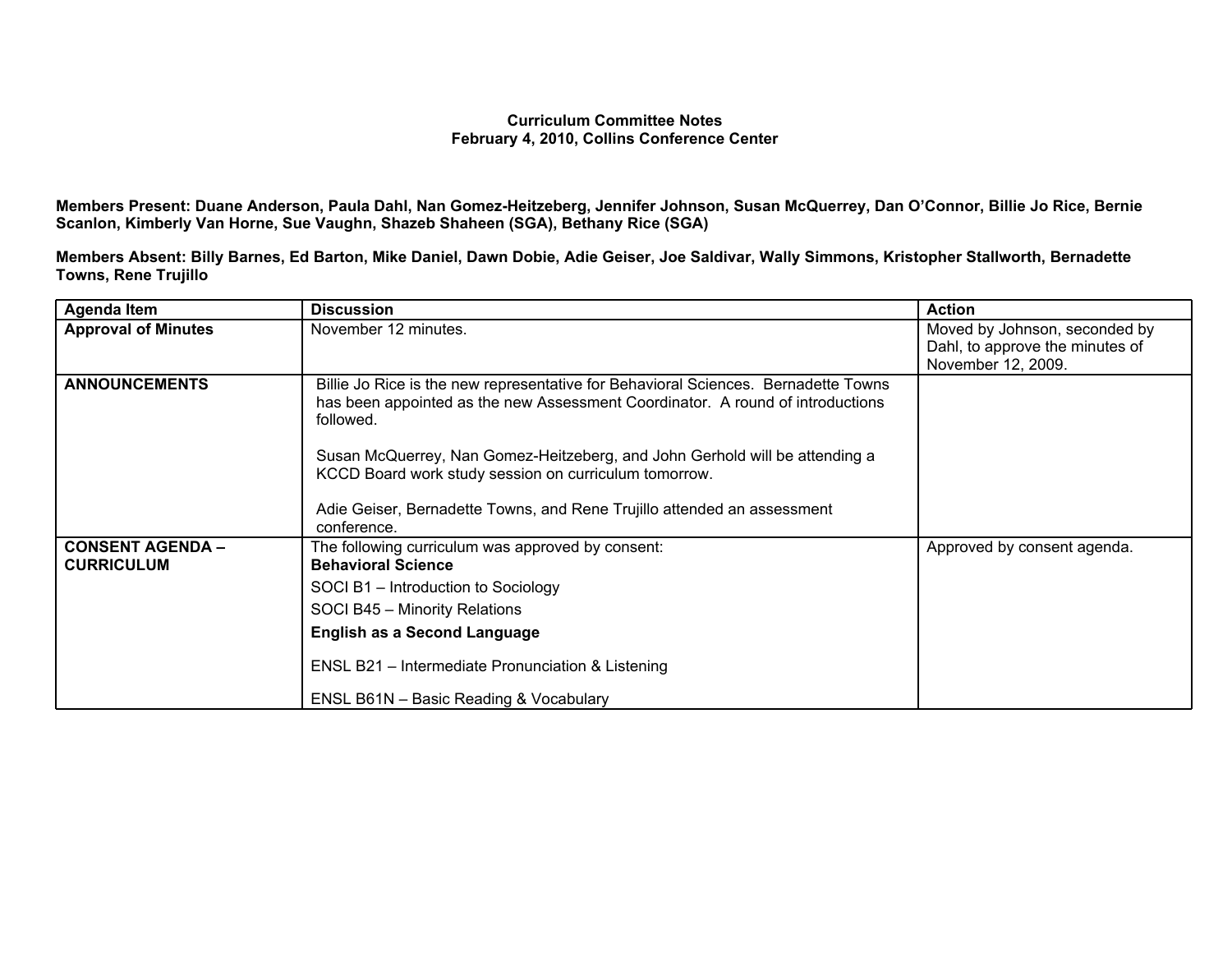| <b>Agenda Item</b>                                                                                             | <b>Discussion</b>                                                                                                                                                                                                                                                                                                                                                                                                                                                       | <b>Action</b>                                                      |
|----------------------------------------------------------------------------------------------------------------|-------------------------------------------------------------------------------------------------------------------------------------------------------------------------------------------------------------------------------------------------------------------------------------------------------------------------------------------------------------------------------------------------------------------------------------------------------------------------|--------------------------------------------------------------------|
| <b>CONSENT AGENDA</b><br><b>– PREREQUISITES &amp;</b><br><b>ADVISORIES TO BE VOTED</b><br><b>ON SEPARATELY</b> | <b>Behavioral Science</b>                                                                                                                                                                                                                                                                                                                                                                                                                                               | Approved by consent agenda.                                        |
|                                                                                                                | SOCI B1 - Recommended: Reading Level 5 or 6, English Level 5.                                                                                                                                                                                                                                                                                                                                                                                                           |                                                                    |
|                                                                                                                | SOCI B45 - Recommended: SOCI B1, Reading Level 5 or 6, English Level 5.                                                                                                                                                                                                                                                                                                                                                                                                 |                                                                    |
|                                                                                                                | <b>English as a Second Language</b>                                                                                                                                                                                                                                                                                                                                                                                                                                     |                                                                    |
|                                                                                                                | ENSL B21 – Recommended: Placement based on the BC English as a Second<br>Language Placement Test or ENSL B71ab or B71cd.                                                                                                                                                                                                                                                                                                                                                |                                                                    |
|                                                                                                                | ENSL B61N - Prerequisite: Placement based on the BC English as a Second<br>Language Placement Test                                                                                                                                                                                                                                                                                                                                                                      |                                                                    |
|                                                                                                                | <b>Family and Consumer Education</b>                                                                                                                                                                                                                                                                                                                                                                                                                                    |                                                                    |
|                                                                                                                | FDSV B59 - Prerequisite change: FDSV B50, B52, B55a or B55b, "or all may be taken<br>concurrently."                                                                                                                                                                                                                                                                                                                                                                     |                                                                    |
| <b>CERTIFICATE UPDATE</b>                                                                                      | Thirty-six Certificates of Proficiency were approved by the Board in December. The<br>certificates are valid through the end of the spring semester, and are posted on the BC<br>website as an addendum.<br>Discussion ensued about determining how a certificate would be meaningful to<br>an employee and establishing criteria for the Curriculum Committee to use when<br>reviewing certificates. It was suggested that a list of skill sets should be added to the |                                                                    |
|                                                                                                                | certificate form.                                                                                                                                                                                                                                                                                                                                                                                                                                                       |                                                                    |
| <b>DISTRICT COURSE OUTLINE</b><br><b>OF RECORD</b>                                                             | The District course outline of record has been formatted for the CurricUNET program.<br>Susan McQuerrey remarked that it looks different from the BC course outline, and<br>includes more boxes and drop-down menus. Nan, Susan, Wally, and Janna will be                                                                                                                                                                                                               | Janna will resend the district COR to<br>the Curriculum Committee. |
|                                                                                                                | meeting with the District ACES group on February 25.                                                                                                                                                                                                                                                                                                                                                                                                                    |                                                                    |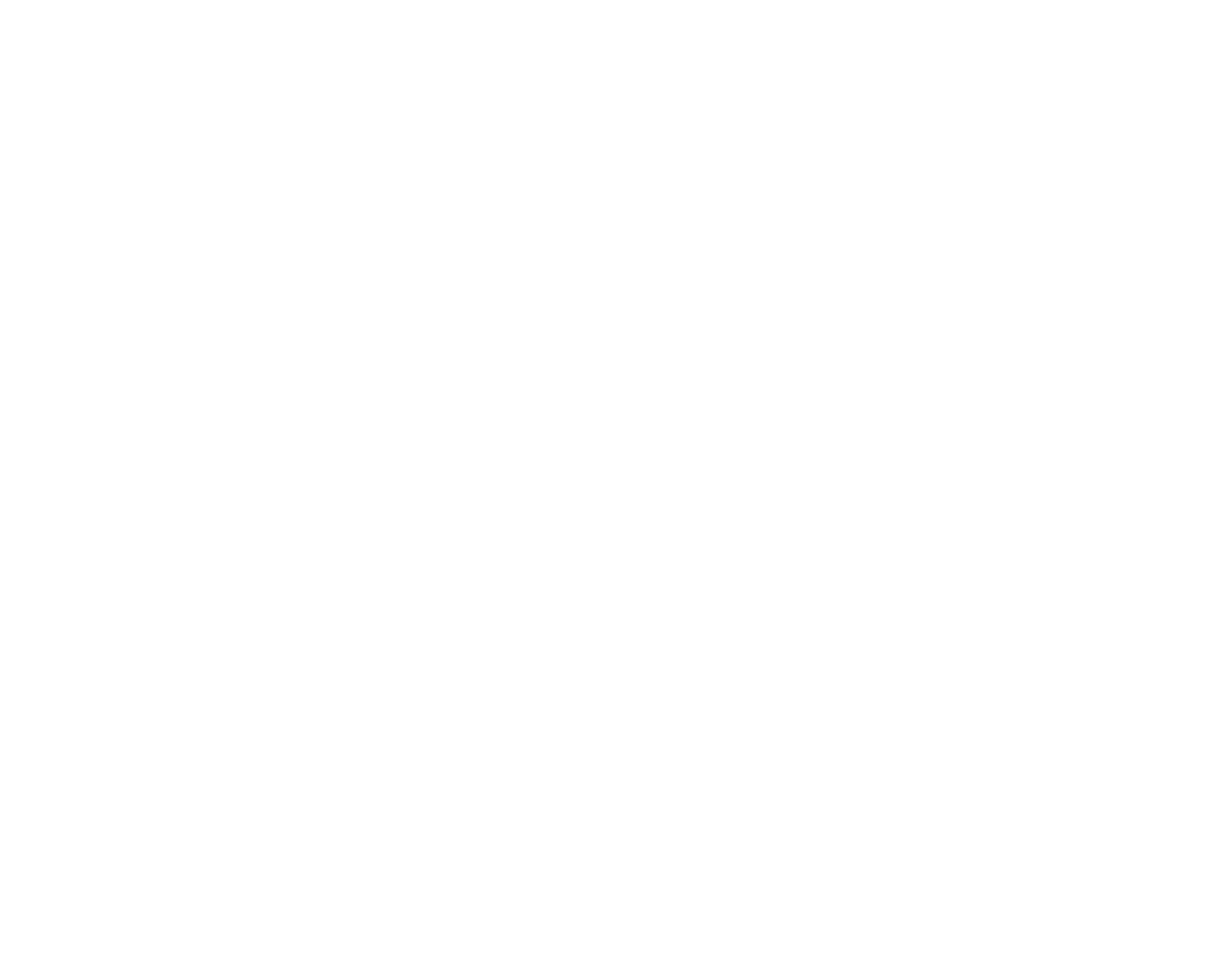| <b>Agenda Item</b>                                                                                    | <b>Discussion</b>                                                                                                                                                                                                                                                                                                                                                                                                                                                                                                                                                                                                                                                                                                                                                                                                                                                                                                                                                                                                                                                                                                                                                                                                                                                                                                                                                                                                                                                                                                                                                                                                       | <b>Action</b>                                                                                                                                                                                                                                                                                                                                                                                                                                                   |
|-------------------------------------------------------------------------------------------------------|-------------------------------------------------------------------------------------------------------------------------------------------------------------------------------------------------------------------------------------------------------------------------------------------------------------------------------------------------------------------------------------------------------------------------------------------------------------------------------------------------------------------------------------------------------------------------------------------------------------------------------------------------------------------------------------------------------------------------------------------------------------------------------------------------------------------------------------------------------------------------------------------------------------------------------------------------------------------------------------------------------------------------------------------------------------------------------------------------------------------------------------------------------------------------------------------------------------------------------------------------------------------------------------------------------------------------------------------------------------------------------------------------------------------------------------------------------------------------------------------------------------------------------------------------------------------------------------------------------------------------|-----------------------------------------------------------------------------------------------------------------------------------------------------------------------------------------------------------------------------------------------------------------------------------------------------------------------------------------------------------------------------------------------------------------------------------------------------------------|
| <b>PROGRAM RENEWAL/</b><br><b>CHANGES TO THE CURRENT</b><br><b>CATALOG "GOLDENROD"</b><br><b>FORM</b> | Discussion resumed regarding the "goldenrod form." This form has been used for<br>many years to submit minor course changes not requiring a formal committee vote<br>(with the exception of prerequisite changes). Susan said that to date there has been<br>no response from the District to the motion regarding delays in processing curriculum.<br>The committee is asking that minor curriculum changes such as deletion of courses,<br>title and textbook changes should be processed and scheduled without having to wait<br>for Board approval which results in delays of weeks and/or months. Minor changes<br>include course deletion and deep freeze, textbook changes, title/number changes, and<br>pass/no pass grading.<br>Discussion ensued regarding minor vs. major changes. Courses placed in deep<br>freeze (typically 4 years or more) are taken out of the catalog and the ASSIST<br>repository and lose articulation. Another concern is courses listed in the catalog that<br>have not been offered for years or not offered at all. The college catalog should reflect<br>courses that are taught every two years. Courses that have not been offered for<br>three years or more should be removed from the catalog because it is misleading to<br>students. The department can bring a course back that has been deleted.<br>The committee stressed the importance of removing courses from the catalog that are<br>not offered and clarifying when courses are offered, especially sequential courses.<br>It was pointed out that page 112 of the catalog includes a description about course | It was decided that course deletions.<br>course title/number changes,<br>textbook changes and course<br>description changes which do<br>not alter course outcomes will be<br>considered minor changes.<br>Field trips and Pass/No Pass grading<br>will be considered major changes.<br>Sue Vaughn moved, and Paula Dahl<br>seconded, to eliminate the Deep<br>Freeze category. Motion passed<br>unanimously. Susan will share this<br>with the Academic Senate. |
| <b>GENERAL EDUCATION</b><br><b>UPDATE</b>                                                             | offerings.<br>Dan O'Connor announced that the General Education Committee will be holding a<br>training session for departments going through curriculum review. The committee<br>will explain the criteria used for reviewing and evaluating a GE course and answer<br>questions about the process. The committee is discussing how to improve<br>communicating GE decisions to departments. Dan questioned how GE feedback will<br>work with the new CurricUNET program. Will GE curriculum go to the GE Committee<br>or the Extended Learning Committee first—before going to the Curriculum Committee?<br>Nan responded that we will have to decide how the process will work. Other issues<br>center on inconsistent GE decisions and removal of courses from local general<br>education that have been approved by the CSU as meeting CSU GE breadth. Sue<br>Vaughn pointed out that student athletes participating in team sports put in 4-5 times<br>as many hours for that one portion of credit to meet the PE requirement for graduation.<br>From a student's perspective, why should the student then be required to take another<br>unit of a physical education activity course?                                                                                                                                                                                                                                                                                                                                                                                                                          |                                                                                                                                                                                                                                                                                                                                                                                                                                                                 |
| ROLE OF ASSESSMENT IN<br><b>CURRICULUM</b>                                                            |                                                                                                                                                                                                                                                                                                                                                                                                                                                                                                                                                                                                                                                                                                                                                                                                                                                                                                                                                                                                                                                                                                                                                                                                                                                                                                                                                                                                                                                                                                                                                                                                                         | Defer until next meeting                                                                                                                                                                                                                                                                                                                                                                                                                                        |
| <b>SLO UPDATE</b>                                                                                     |                                                                                                                                                                                                                                                                                                                                                                                                                                                                                                                                                                                                                                                                                                                                                                                                                                                                                                                                                                                                                                                                                                                                                                                                                                                                                                                                                                                                                                                                                                                                                                                                                         | Defer until next meeting                                                                                                                                                                                                                                                                                                                                                                                                                                        |